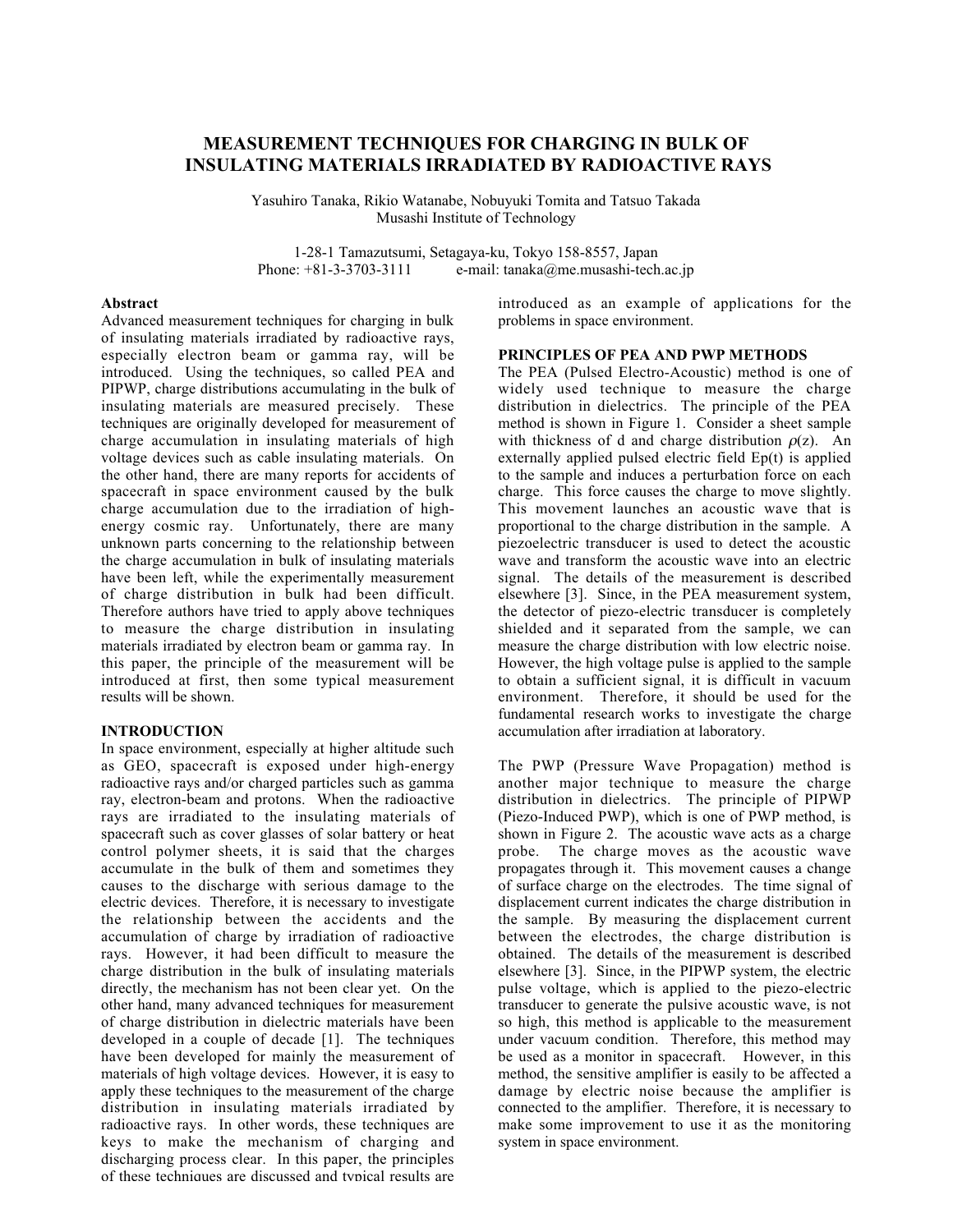

Figure 1. PEA measurement system



Figure 2. PIPWP measurement system

Figure 3(a) shows the typical measurement result of charge distribution in PMMA (poly-methylmethacrylate) measured using PEA method. The thickness of PMMA is about 500µm. The measurement was carried out under 2kV dc voltage applied to PMMA. Under this measurement condition, there is no charge accumulation in the bulk, but only induced charges are observed at the interface between electrodes and PMMA. The electric field distribution calculated from the result of charge distribution is shown in Figure 3(b). Since, there is no charge accumulation in the bulk, the electric field in the bulk shows a constant value of about 40 kV/mm, which is equal to the theoretical value of average electric field generated by applied voltage. Figure 3(c) is the electric potential distribution calculated using the electric field distribution shown in Fig. 3(b). It is clear that the value of potential at position of 500 mm is 2 kV, which is equal to the applied voltage. As shown in Fig. 3, it is clear that the quantitative measurement is possible using the PEA method. Figure 4(a) shows the typical measurement result of charge distribution in PMMA measured using PIPWP method. All of measurement conditions in this experiment are the same to that of results shown in Figure 3. It is clear that the charge, electric field and potential distributions shown in Figure 4 are similar to the results shown in Figure 3. It means that both of measurement methods can be applicable to the measurement of charge distribution in the bulk of insulating materials.



Figure 3. Experimental result using PEA method



Figure 4. Experimental result using PIPWP method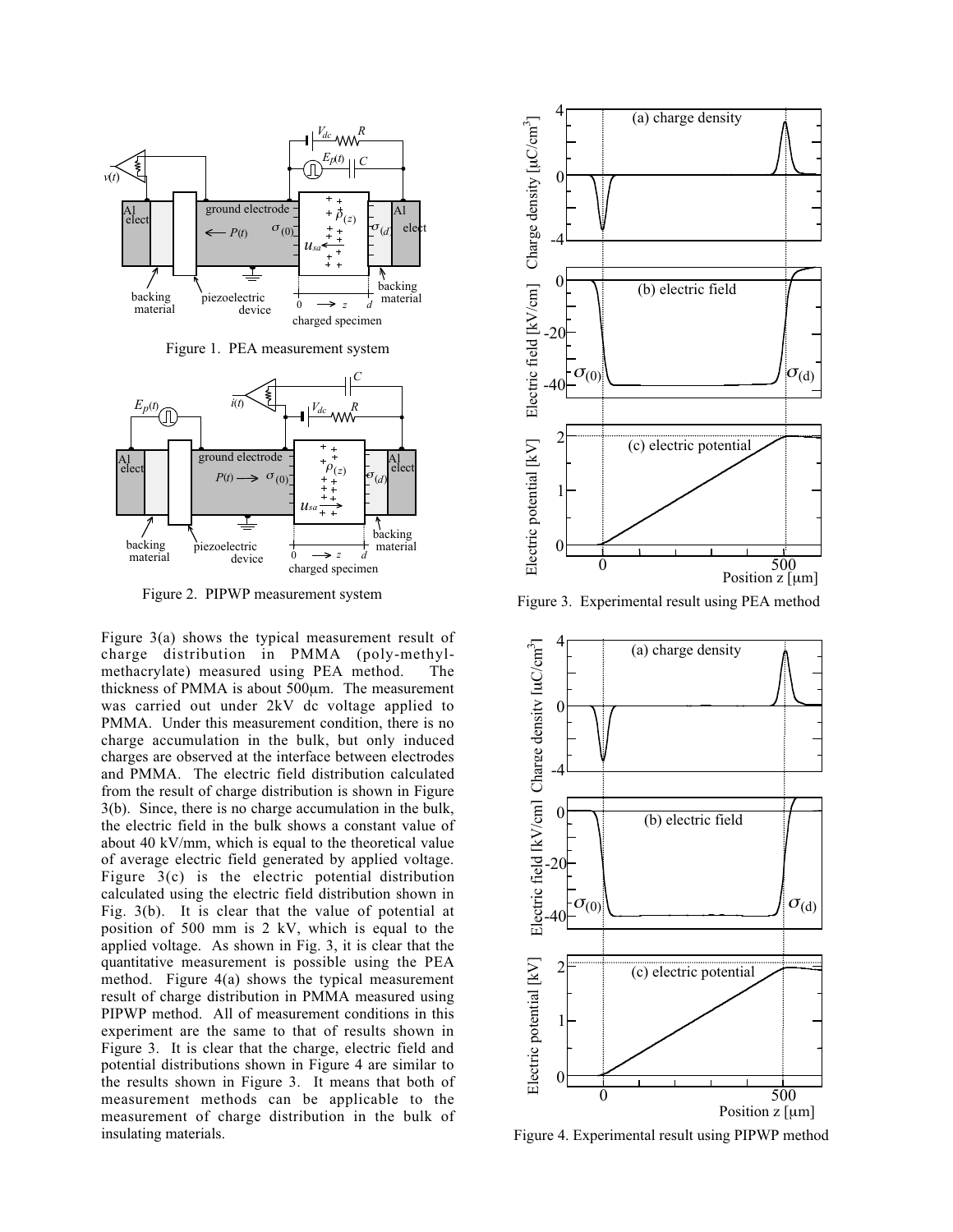# **RESULTS AND DISCUSSION** *Gamma ray irradiated LDPE*

Figure 5 shows the charge accumulation process in γirradiated LDPE (Low-density polyethylene) under dc voltage stress. The charge distributions were measured using PEA method. The thickness of LDPE is about 630 µm and the applied voltage is 15kV. The sample was irradiated by  $\gamma$ -ray from <sup>60</sup>Co source with dose rate of 12Gy/h and total dose of 2.4 kGy in air atmosphere. Before voltage application, no charge was observed in the bulk. After voltage application, however, the positive charge appeared near cathode, then it broadened towards the anode. Finally, the change of the charge distribution becomes to be saturated. Figure 6 shows time dependent charge distribution under short circuit condition after voltage application. The positive charge near cathode decreased gradually, and positive charge appeared near anode. To analyze the charge accumulation and decay process, we assume a simple model shown in Figure 7. Consider electrons and parent positive ions with density  $\rho_0$ , which is escaped from recombination, remained in γ-ray irradiated LDPE with thickness of *l*. Here, we assume

if dc voltage is applied to this LDPE sample, only the electrons are mobile, and there is no injecting charge from electrode. These assumes are reasonable judging from our experimental results described in the report [4]. When some of the electrons are drifted and swept out into an anode by the applied dc voltage, some of positive ions become observable. In such a case, apparent positive charge distribution appears from cathode side and the positive charge distribution spread towards the anode side. Details of analysis model are described in elsewhere [5]. Figure 8 is a time dependence of the electric field at cathode interface. The calculated curves in Fig. 8 are obtained by giving the value of mobility obtained from experimental value. Here, three curves are calculated for example. Judging from the characteristics of curves, we can estimate the value of the mobility.

#### <sup>γ</sup>*-irradiated LDPE*



Figure 5. Charge distribution in  $\gamma$  irradiated LDPE under dc voltage application







Figure 7. Model of charge behavior in γ irradiated LDPE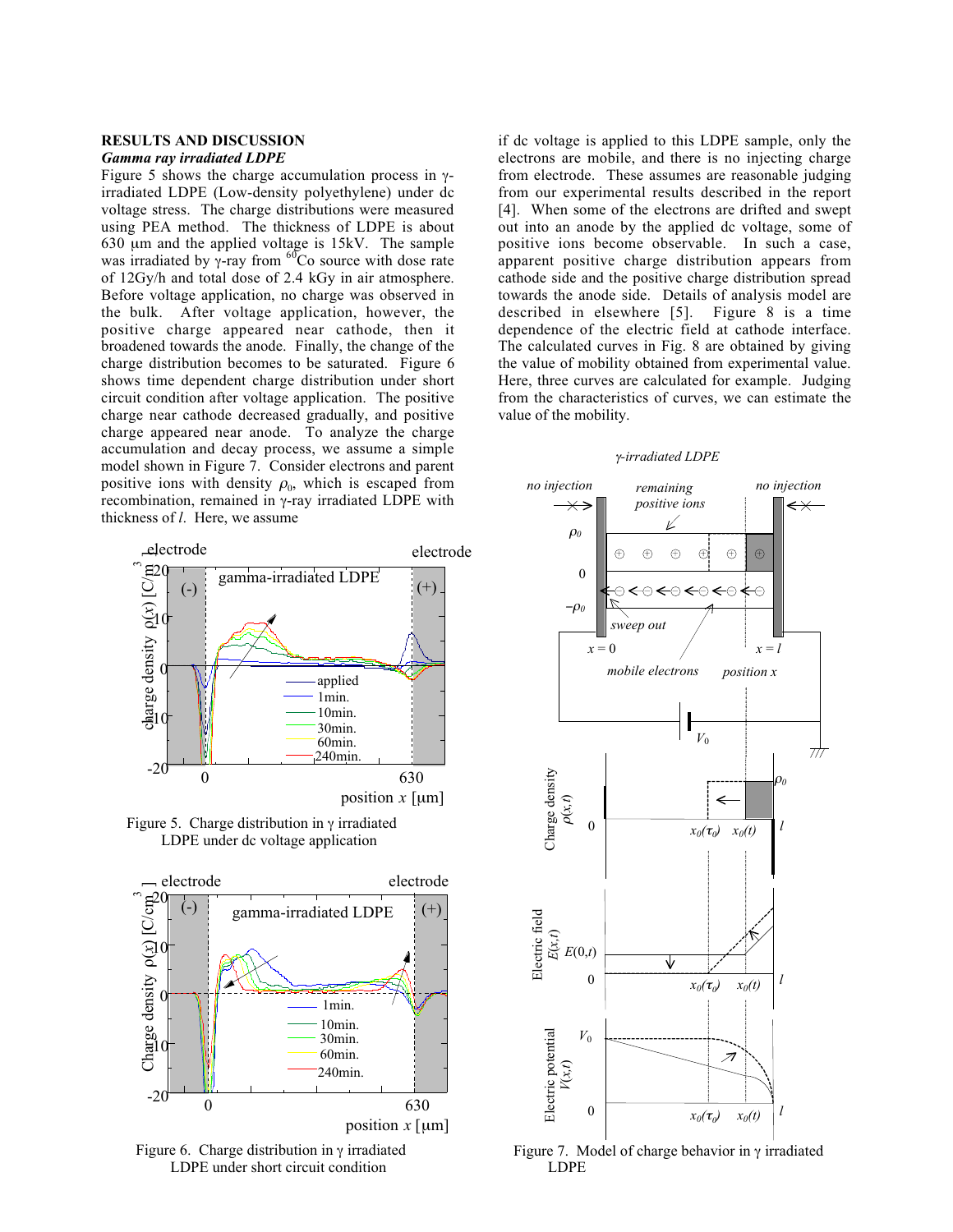

## *Electron beam irradiated Kapton®*

Figures 9 and 10 show the charge distribution in Kapton® irradiated by electron beam with acceleration energy of 75 and 100 keV, respectively. The charge distributions were measured after irradiation using PIPWP method. The thickness of the samples is about 135 µm. The electron beam is irradiated from right hand side in the figures. It is clear that the injected electrons are accumulated in the middle of the sample as shown in Figure 9. On the other hands, the injected electrons are accumulated near left side electrode when the acceleration energy of electrons are 100 keV as shown in Figure 10. It is clearly shown that the penetration depth depends on energy of the electronbeam. Figure 11 shows the decay process of the accumulated electrons in the bulk of the sample under short circuit condition. The result was obtained measuring the charge distribution following the result shown in Figure 10. It is interesting that the injected electrons remain in the bulk for long time. Even a week after irradiation, the charge distribution still stays in the bulk of Kapton® shown in Figure 11. Judging from our experimental experiences, the accumulated charge in Kapton® tends to stay for long time. As it is generally well known that the Kapton® is widely used for an insulating material in space environment because of its high performance of dielectric and mechanical properties at high temperature. Therefore, it seems to be important to investigate the charging properties of Kapton® under cosmic rays is important.

## *Electron beam irradiated PMMA (Measurement under irradiation)*

As shown in above terms, the charge distribution in dielectrics after irradiation of radioactive rays is possible to measure using PEA or PIPWP method. However, it is necessary to measure the charge distribution under irradiation when we would like to have a monitoring system for spacecraft. Therefore, authors attempted to develop a new design of a system to measure the charge distribution under electron beam irradiation. Figure 12 shows a schematic diagram of the newly developed apparatus for a real-time measurement

system under radioactive irradiation. In an ordinary system, the sample is set on the grounded metal lower electrode and the signal is detected from the top electrode [3]. On the other hand, the new apparatus must have a window for the irradiation of the radioactive rays to the sample. Therefore, a window is made on the topside of the apparatus as shown in figure 12. However the room for the sample should be completely shielded to reduce the noise from outside.





Figure 11. Decay of charge distribution in e-beam irradiated Kapton (100keV)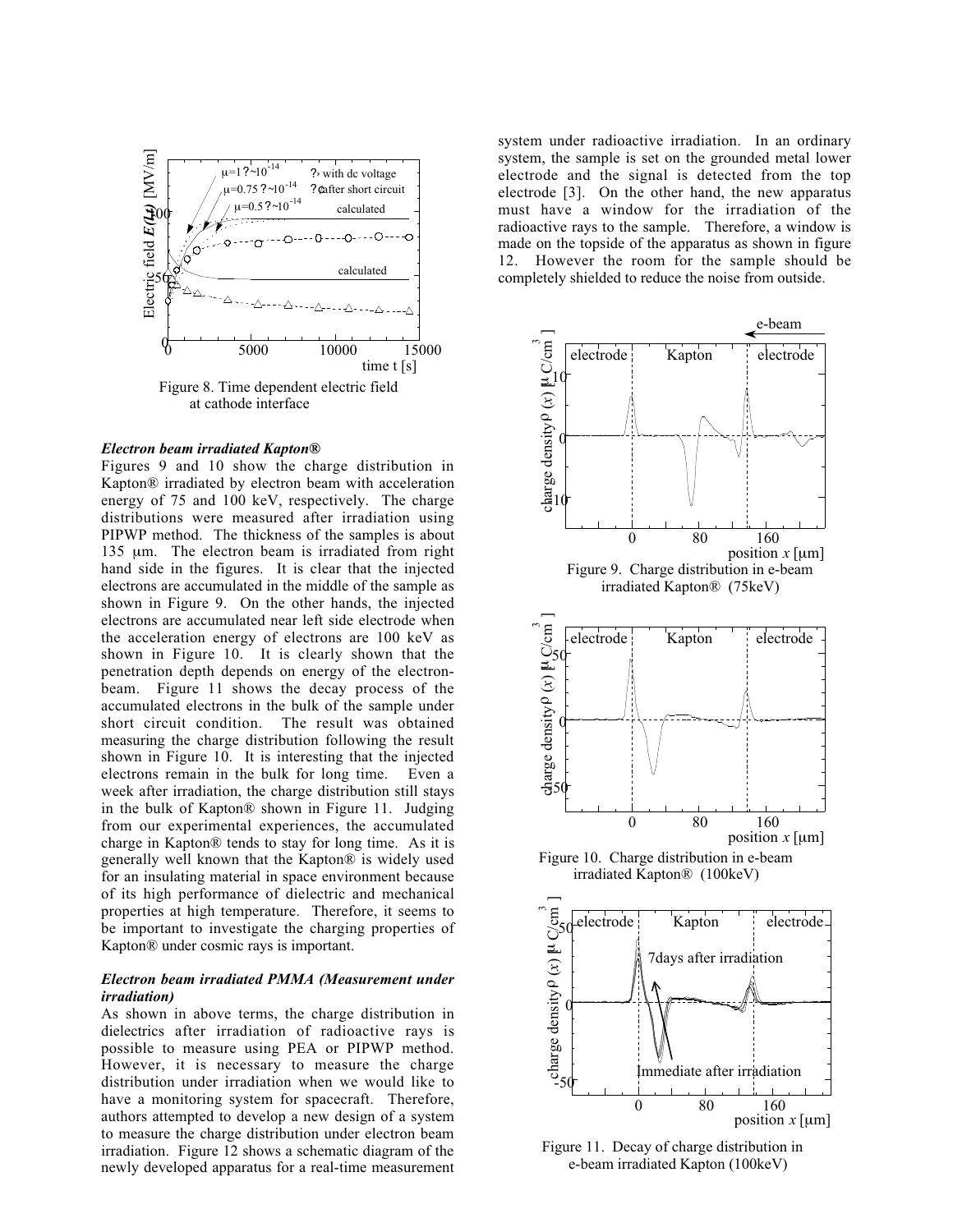

Figure 12. Diagram of the main apparatus.

Therefore the sample has an evaporated aluminum electrode on the topside surface, and it is connected tightly to the grounded flange of the window. To obtain the electric signal from the bottom side of the sample, a glass plate is inserted between the sample and the piezoelectric device. This glass plate is used to isolate the bottom side of the sample from the grounded level. As the aluminum electrode is evaporated on the bottom side of the glass plate for the shielding, the sample is completely covered by the grounded shield. The glass plate also has an evaporated electrode on the topside surface and it is connected to the detecting amplifier.

To generate a pressure wave, a pulse voltage is applied to the piezo-device. In this experiment, the PVDF film with 9 µm thick was used as piezo-device. The pressure wave generated at the piezo-device propagates through the glass layer and then it arrives at the sample.

To reduce the noise, the signal is averaged using the oscilloscope. The averaged signal is transmitted to the computer and then the charge distribution is calculated using the averaged signal with the adequate data processing and the calibration processes [6]. Since the pulse generator and the oscilloscope are controlled and synchronized each other using the computer, the charge distributions are measured automatically within the period of 10 seconds.



Figure 13. Set up for electron beam irradiation

The electron beam irradiation was carried out in the air using the EC300/30/30mA (Iwasaki Electric Co. Ltd.,) with the energy of 230 keV and the current of 10  $mA/cm<sup>2</sup>$  for 5 minutes. Figure 13 shows a diagram for a setup of electron beam irradiation. The electrons are accelerated in the vacuum chamber and they come down through the titanium foil of 12.7 µm thick. After passing through the foil, the electrons arrive at the surface of the sample through the air gap of about 5 cm. Because the energy of the electrons are reduced during the passing through the foil and the air gap, the actual acceleration energy of the electrons which arrive at the sample surface are expected to be lower than 230 keV. The main apparatus is put into the shield case. The diameter of the irradiation window of the electron beam source is 30 mm and that of the main apparatus is 6 mm. A titanium shielding foil covers the main apparatus except for the area of the irradiation window.

The measurement was carried out with the period of 30 seconds for 5 minutes during electron beam irradiation. After the irradiation, the decay process of the charge distribution was also measured under short circuit condition with the period of 30 seconds for 30 minutes. The electric field and potential distributions were calculated using the obtained charge distributions.

Figure 14, 15 and 16 show the changes of the charge, the electric field and the potential distributions in PMMA of 510 µm thick during the electron beam irradiation. The results shown in these figures are obtained at 30 seconds before the irradiation and every 1-minute during the irradiation. Within 1 minute after start of the irradiation, no remarkable peak was observed in the charge distribution. After 1 minute from the start of the irradiation, a negative peak appeared at the depth of about 200 µm from the irradiation surface. The peak height gradually increased during the irradiation and finally it reached the value of about  $-33$  C/m<sup>3</sup>. Judging from this result, the deepest position of the electron beam penetration seems to be at 315 µm from the irradiation surface. It means that the area of left-hand side of the position at 315 µm in this figure is non-damaged area by the electron beam irradiation.

The electric field distributions shown in figure 15 were calculated using the charge distributions shown in figure 14. It is clearly shown that the direction of the electric field distribution is separated into two areas. The areas of the left and right hand sides in the figure 15 are the positive and the negative electric fields, respectively. Each border seems to be located near the peak of the charge distribution shown in figure 14. The negative electric field gives a force towards the right-hand side to the injected electrons. In other words, the negative electric field works as a return force for the injected electrons towards the irradiation surface. The increase of the negative electric field might cause the saturation of the increase of the charge distribution shown in figure 14. The maximum of the negative electric field is